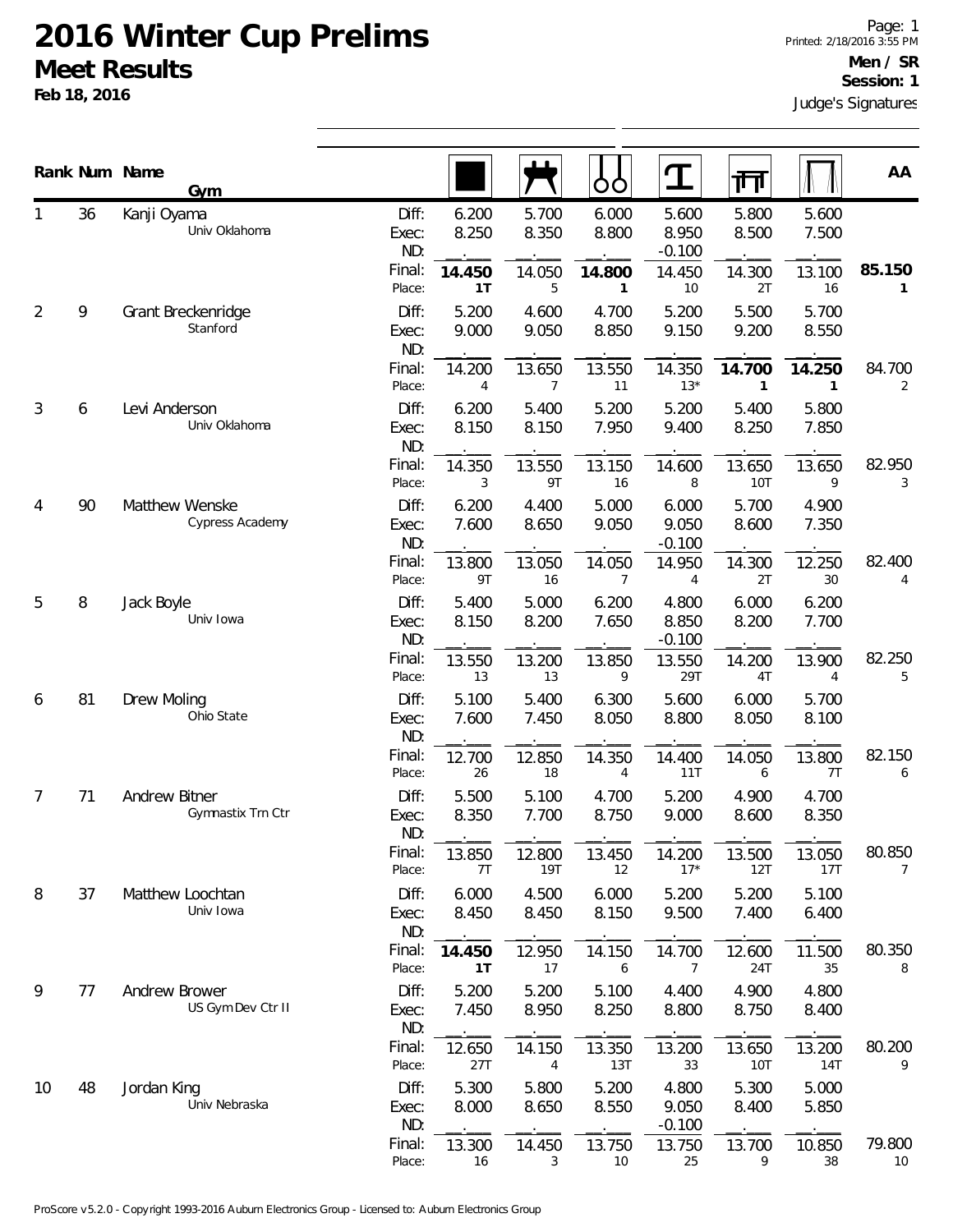|    |    | Rank Num Name       | Gym                |                       |                            |                | OO                   | $\mathbf T$                | 帀              |                      | AA           |
|----|----|---------------------|--------------------|-----------------------|----------------------------|----------------|----------------------|----------------------------|----------------|----------------------|--------------|
| 11 | 44 | Anthony McCallum II | Univ Michigan      | Diff:<br>Exec:<br>ND: | 5.600<br>7.000             | 5.100<br>5.850 | 5.700<br>7.650       | 6.000<br>9.400             | 6.100<br>8.100 | 5.100<br>7.900       |              |
|    |    |                     |                    | Final:<br>Place:      | 12.600<br>29               | 10.950<br>34T  | 13.350<br>13T        | 15.400<br>1                | 14.200<br>4T   | 13.000<br>19         | 79.500<br>11 |
| 12 | 62 | Andrew Herrador     | West Coast Olympic | Diff:<br>Exec:<br>ND: | 5.600<br>8.000             | 4.400<br>8.300 | 4.600<br>8.000       | 4.800<br>9.350             | 4.300<br>8.500 | 4.800<br>8.450       |              |
|    |    |                     |                    | Final:<br>Place:      | 13.600<br>12               | 12.700<br>21   | 12.600<br>25T        | 14.150<br>20               | 12.800<br>23   | 13.250<br>13         | 79.100<br>12 |
| 13 | 72 | Brennan Pantazis    | Gym Nevada         | Diff:<br>Exec:<br>ND: | 6.100<br>8.050<br>$-0.300$ | 5.200<br>6.350 | 5.300<br>7.800       | 5.200<br>9.150             | 5.300<br>7.250 | 4.900<br>7.900       |              |
|    |    |                     |                    | Final:<br>Place:      | 13.850<br>7T               | 11.550<br>32T  | 13.100<br>17         | 14.350<br>$13*$            | 12.550<br>26   | 12.800<br><b>20T</b> | 78.200<br>13 |
| 14 | 42 | Alex Diab           | Univ Illinois      | Diff:<br>Exec:<br>ND: | 6.300<br>7.550<br>$-0.100$ | 4.300<br>6.050 | 6.300<br>8.300       | 5.200<br>9.100<br>$-0.100$ | 5.200<br>8.750 | 5.300<br>5.800       |              |
|    |    |                     |                    | Final:<br>Place:      | 13.750<br>11               | 10.350<br>38   | 14.600<br>2          | 14.200<br>17T              | 13.950<br>7    | 11.100<br>37         | 77.950<br>14 |
| 15 | 52 | Alexei Vernyi       | Cypress Academy    | Diff:<br>Exec:<br>ND: | 5.900<br>8.000<br>$-0.400$ | 4.700<br>7.800 | 4.700<br>8.300       | 5.600<br>7.900<br>$-0.100$ | 4.800<br>8.500 | 4.800<br>7.400       |              |
|    |    |                     |                    | Final:<br>Place:      | 13.500<br>14               | 12.500<br>23   | 13.000<br><b>18T</b> | 13.400<br>31               | 13.300<br>15T  | 12.200<br>31         | 77.900<br>15 |
| 16 | 60 | <b>Bailey Perez</b> | Premier Gym        | Diff:<br>Exec:<br>ND: | 5.800<br>7.650             | 4.500<br>7.050 | 4.700<br>7.600       | 5.200<br>9.100             | 4.800<br>8.400 | 4.800<br>7.850       |              |
|    |    |                     |                    | Final:<br>Place:      | 13.450<br>15               | 11.550<br>32T  | 12.300<br>34         | 14.300<br>15               | 13.200<br>19T  | 12.650<br>23         | 77.450<br>16 |
| 17 | 66 | Davis Grooms        | Champions Gym      | Diff:<br>Exec:<br>ND: | 5.500<br>5.700<br>$-0.700$ | 5.400<br>8.400 | 5.300<br>8.650       | 5.200<br>8.400             | 5.300<br>8.450 | 4.800<br>6.900       |              |
|    |    |                     |                    | Final:<br>Place:      | 10.500<br>36               | 13.800<br>6    | 13.950<br>8          | 13.600<br>27T              | 13.750<br>8    | 11.700<br>34         | 77.300<br>17 |
| 18 | 58 | Jacob Light         | Parkettes          | Diff:<br>Exec:<br>ND: | 5.500<br>7.800<br>$-0.100$ | 4.700<br>6.950 | 5.100<br>7.700       | 5.200<br>9.150<br>$-0.100$ | 4.700<br>7.800 | 4.200<br>8.300       |              |
|    |    |                     |                    | Final:<br>Place:      | 13.200<br>17T              | 11.650<br>29T  | 12.800<br>22T        | 14.250<br>16               | 12.500<br>27   | 12.500<br>25T        | 76.900<br>18 |
| 19 | 67 | Timothy Kutyla      | US Gym Dev Ctr II  | Diff:<br>Exec:<br>ND: | 5.500<br>7.300             | 4.500<br>8.050 | 4.700<br>6.800       | 4.400<br>8.950             | 4.800<br>8.450 | 4.700<br>8.500       |              |
|    |    |                     |                    | Final:<br>Place:      | 12.800<br>22T              | 12.550<br>22   | 11.500<br>39         | 13.350<br>32               | 13.250<br>18   | 13.200<br>14T        | 76.650<br>19 |
| 20 | 96 | Thomas Hanson       | Arizona State      | Diff:<br>Exec:<br>ND: | 5.700<br>7.400<br>$-0.200$ | 4.000<br>7.700 | 4.600<br>8.400       | 4.800<br>9.050             | 4.000<br>8.200 | 5.200<br>7.300       |              |
|    |    |                     |                    | Final:<br>Place:      | 12.900<br>21               | 11.700<br>27T  | 13.000<br>18T        | 13.850<br>23               | 12.200<br>30   | 12.500<br>$25*$      | 76.150<br>20 |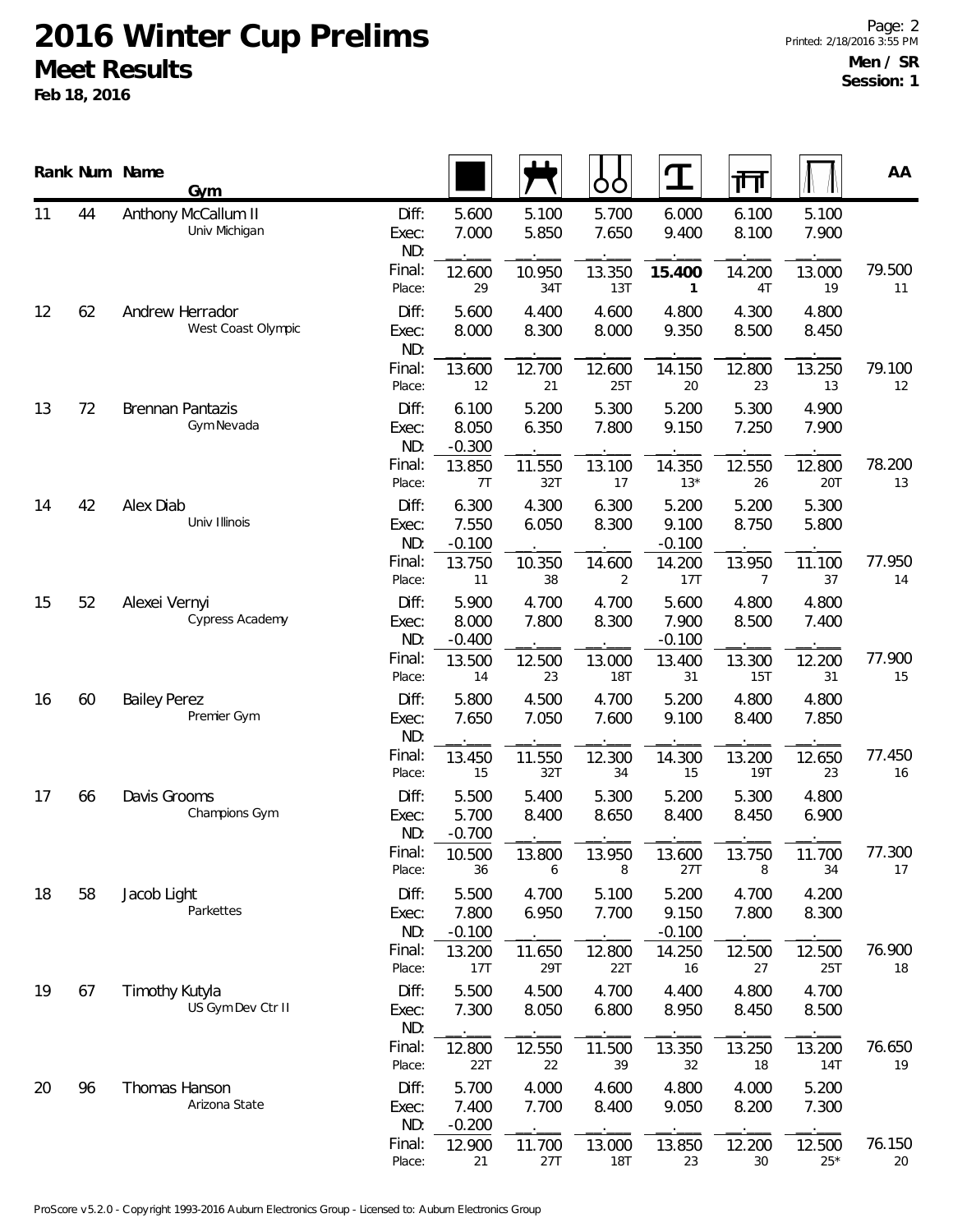|     |    | Rank Num Name<br>Gym                     |                                 |                                      |                          | OO                       | $\mathbf T$                       | ग्ग                      |                          | AA            |
|-----|----|------------------------------------------|---------------------------------|--------------------------------------|--------------------------|--------------------------|-----------------------------------|--------------------------|--------------------------|---------------|
| 21  | 65 | Evan Hymanson<br>Monmouth Gym            | Diff:<br>Exec:<br>ND:<br>Final: | 5.900<br>7.300<br>$-0.100$<br>13.100 | 4.700<br>6.000<br>10.700 | 5.000<br>7.450<br>12.450 | 4.400<br>9.200<br>13.600          | 5.200<br>7.250<br>12.450 | 5.400<br>8.200<br>13.600 | 75.900        |
| 22  | 68 | Mitchell Brown<br>DeVeau's School        | Place:<br>Diff:<br>Exec:<br>ND: | 19<br>4.400<br>8.150                 | 36<br>4.700<br>8.700     | 29T<br>4.500<br>8.050    | 27T<br>5.200<br>7.850<br>$-0.300$ | 28<br>4.600<br>8.000     | 10<br>4.500<br>7.400     | 21            |
|     |    |                                          | Final:<br>Place:                | 12.550<br>30                         | 13.400<br>12             | 12.550<br>27T            | 12.750<br>34                      | 12.600<br>24T            | 11.900<br>32             | 75.750<br>22  |
| 23  | 75 | <b>Blake Sun</b><br>Alamo Gym            | Diff:<br>Exec:<br>ND:           | 4.300<br>7.750<br>$-0.300$           | 5.000<br>8.600           | 4.900<br>7.000           | 4.400<br>9.400                    | 5.500<br>6.200           | 3.900<br>8.450           |               |
|     |    |                                          | Final:<br>Place:                | 11.750<br>33                         | 13.600<br>8              | 11.900<br>36             | 13.800<br>24                      | 11.700<br>33             | 12.350<br>$28*$          | 75.100<br>23  |
| 24T | 57 | Connor Lewis<br>Integrity Gym            | Diff:<br>Exec:<br>ND:           | 5.200<br>7.550                       | 3.900<br>6.750           | 4.400<br>8.400           | 5.200<br>9.350                    | 5.200<br>6.300           | 4.600<br>8.000           |               |
|     |    |                                          | Final:<br>Place:                | 12.750<br>24T                        | 10.650<br>37             | 12.800<br>22T            | 14.550<br>9                       | 11.500<br>36T            | 12.600<br>24             | 74.850<br>24T |
| 24T | 80 | Douglass Johnson<br>SoCal United         | Diff:<br>Exec:<br>ND:           | 5.300<br>7.500                       | 4.100<br>7.550           | 4.900<br>6.850           | 5.200<br>8.950<br>$-0.100$        | 5.800<br>7.500           | 4.700<br>6.600           |               |
|     |    |                                          | Final:<br>Place:                | 12.800<br>22T                        | 11.650<br>29T            | 11.750<br>38             | 14.050<br>21                      | 13.300<br>15T            | 11.300<br>36             | 74.850<br>24T |
| 26  | 94 | Daniel Yoon<br><b>SCATS Gym</b>          | Diff:<br>Exec:<br>ND:           | 4.900<br>8.300                       | 4.700<br>7.000           | 4.800<br>7.800           | 4.400<br>8.050                    | 4.800<br>6.950           | 4.500<br>8.200           |               |
|     |    |                                          | Final:<br>Place:                | 13.200<br>17T                        | 11.700<br>27T            | 12.600<br>25T            | 12.450<br>35                      | 11.750<br>32             | 12.700<br>22             | 74.400<br>26  |
| 27  | 78 | Max Andryushchenko<br>Lakeshore Academy  | Diff:<br>Exec:<br>ND:           | 5.500<br>6.450                       | 4.900<br>6.950           | 5.100<br>7.350           | 5.200<br>9.000                    | 4.900<br>5.600           | 5.300<br>8.000           |               |
|     |    |                                          | Final:<br>Place:                | 11.950<br>32                         | 11.850<br>26             | 12.450<br>29T            | 14.200<br>$17*$                   | 10.500<br>38             | 13.300<br>12             | 74.250<br>27  |
| 28  | 74 | <b>Ethan Esval</b><br>The Atlanta School | Diff:<br>Exec:<br>ND:           | 4.800<br>7.500<br>$-0.600$           | 4.500<br>8.650           | 4.600<br>7.650           | 3.600<br>7.850                    | 3.500<br>8.400           | 4.200<br>8.850           |               |
|     |    |                                          | Final:<br>Place:                | 11.700<br>34                         | 13.150<br>14T            | 12.250<br>35             | 11.450<br>37                      | 11.900<br>31             | 13.050<br>17T            | 73.500<br>28  |
| 29  | 25 | Michael Burns<br>Penn State              | Diff:<br>Exec:<br>ND:           | 0.000<br>0.000                       | 5.500<br>8.050           | 5.300<br>7.150           | 4.400<br>9.150                    | 5.800<br>7.400           | 5.700<br>8.150           |               |
|     |    |                                          | Final:<br>Place:                | 0.000<br>$37*$                       | 13.550<br>9T             | 12.450<br>29T            | 13.550<br>29T                     | 13.200<br>19T            | 13.850<br>5T             | 66.600<br>29  |
| 30  | 79 | Josh Zeal<br><b>Buffalo Grove</b>        | Diff:<br>Exec:<br>ND:           | 5.000<br>8.050                       | 4.400<br>8.400           | 0.000<br>0.000           | 4.800<br>9.200                    | 4.800<br>7.550           | 4.200<br>7.650           |               |
|     |    |                                          | Final:<br>Place:                | 13.050<br>20                         | 12.800<br><b>19T</b>     | 0.000<br>$40*$           | 14.000<br>22                      | 12.350<br>29             | 11.850<br>33             | 64.050<br>30  |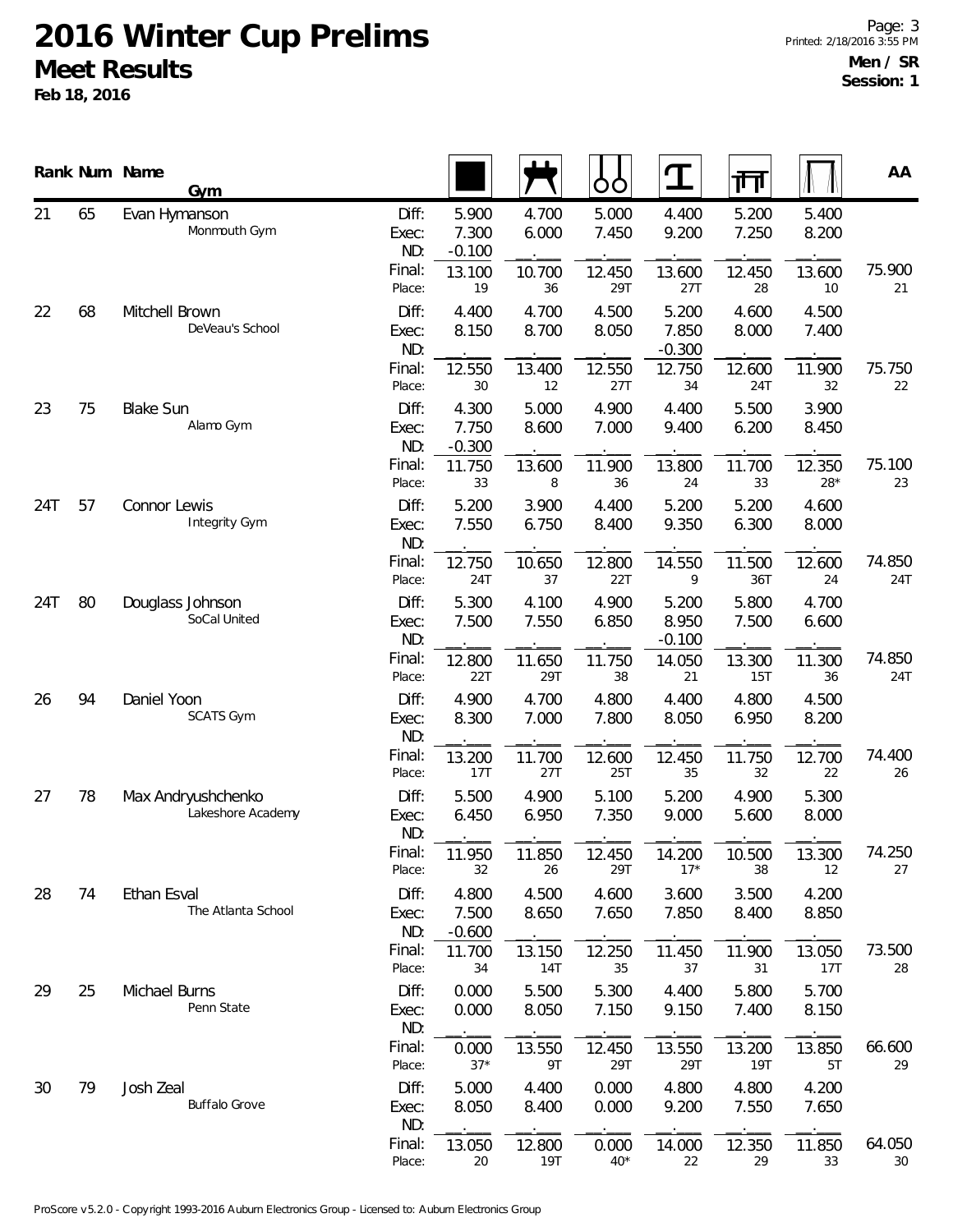|    |    | Rank Num Name<br>Gym                   |                       |                            |                          | OO             | $\mathbf T$                | गा             |                 | AA           |
|----|----|----------------------------------------|-----------------------|----------------------------|--------------------------|----------------|----------------------------|----------------|-----------------|--------------|
| 31 | 59 | Joshua Martin<br>Aerial Gym            | Diff:<br>Exec:<br>ND: | 5.200<br>7.050             | 4.000<br>7.600           | 4.400<br>8.050 | 5.600<br>8.150<br>$-0.100$ | 4.200<br>7.350 | 0.000<br>0.000  |              |
|    |    |                                        | Final:<br>Place:      | 12.250<br>31               | 11.600<br>31             | 12.450<br>29T  | 13.650<br>26               | 11.550<br>35   | 0.000<br>$39*$  | 61.500<br>31 |
| 32 | 91 | <b>Taylor Seaton</b><br>Stanford       | Diff:<br>Exec:<br>ND: | 6.100<br>7.700             | 0.000<br>0.000           | 5.300<br>9.000 | 5.600<br>9.600             | 0.000<br>0.000 | 5.800<br>8.250  |              |
|    |    |                                        | Final:<br>Place:      | 13.800<br>9T               | 0.000<br>$39*$           | 14.300<br>5    | 15.200<br>$\overline{2}$   | 0.000<br>$39*$ | 14.050<br>3     | 57.350<br>32 |
| 33 | 93 | Zach Liebler<br>Univ Minnesota         | Diff:<br>Exec:<br>ND: | 5.900<br>8.550<br>$-0.300$ | 0.000<br>0.000           | 5.500<br>7.050 | 5.600<br>9.200             | 0.000<br>0.000 | 5.200<br>8.600  |              |
|    |    |                                        | Final:<br>Place:      | 14.150<br>5                | 0.000<br>$39*$           | 12.550<br>27T  | 14.800<br>5                | 0.000<br>$39*$ | 13.800<br>7T    | 55.300<br>33 |
| 34 | 46 | <b>Timothy Wang</b><br>Air Force       | Diff:<br>Exec:<br>ND: | 0.000<br>0.000             | 6.100<br>8.550           | 5.900<br>7.450 | 0.000<br>0.000             | 5.600<br>7.400 | 5.800<br>8.050  |              |
|    |    |                                        | Final:<br>Place:      | 0.000<br>$37*$             | 14.650<br>$\overline{2}$ | 13.350<br>13T  | 0.000<br>$38*$             | 13.000<br>22   | 13.850<br>5T    | 54.850<br>34 |
| 35 | 84 | <b>Tristan Duverglas</b><br>Penn State | Diff:<br>Exec:<br>ND: | 5.400<br>7.550<br>$-0.300$ | 0.000<br>0.000           | 6.300<br>6.100 | 6.000<br>9.200<br>$-0.100$ | 5.800<br>5.850 | 0.000<br>0.000  |              |
|    |    |                                        | Final:<br>Place:      | 12.650<br>27T              | 0.000<br>$39*$           | 12.400<br>33   | 15.100<br>3                | 11.650<br>34   | 0.000<br>$39*$  | 51.800<br>35 |
| 36 | 53 | Anton Vorona<br>TAG USA Gym            | Diff:<br>Exec:<br>ND: | 0.000<br>0.000             | 4.500<br>7.400           | 4.500<br>8.300 | 0.000<br>0.000             | 4.400<br>7.100 | 3.900<br>8.450  |              |
|    |    |                                        | Final:<br>Place:      | 0.000<br>$37*$             | 11.900<br>25             | 12.800<br>22T  | 0.000<br>$38*$             | 11.500<br>36T  | 12.350<br>$28*$ | 48.550<br>36 |
| 37 | 47 | Ellis Mannon<br>Univ Minnesota         | Diff:<br>Exec:<br>ND: | 0.000<br>0.000             | 6.000<br>8.700           | 0.000<br>0.000 | 5.200<br>9.550             | 5.700<br>7.600 | 0.000<br>0.000  |              |
|    |    |                                        | Final:<br>Place:      | 0.000<br>$37*$             | 14.700<br>1              | 0.000<br>$40*$ | 14.750<br>6                | 13.300<br>15T  | 0.000<br>$39*$  | 42.750<br>37 |
| 38 | 83 | Michael Deitz<br>William & Mary        | Diff:<br>Exec:<br>ND: | 5.400<br>8.550             | 0.000<br>0.000           | 0.000<br>0.000 | 4.800<br>9.600             | 0.000<br>0.000 | 5.100<br>9.000  |              |
|    |    |                                        | Final:<br>Place:      | 13.950<br>6                | 0.000<br>$39*$           | 0.000<br>$40*$ | 14.400<br>11T              | 0.000<br>$39*$ | 14.100<br>2     | 42.450<br>38 |
| 39 | 35 | <b>Brian Knott</b><br>Stanford         | Diff:<br>Exec:<br>ND: | 0.000<br>0.000             | 5.500<br>7.650           | 0.000<br>0.000 | 0.000<br>0.000             | 6.000<br>7.100 | 4.700<br>8.100  |              |
|    |    |                                        | Final:<br>Place:      | 0.000<br>$37*$             | 13.150<br>14T            | 0.000<br>$40*$ | 0.000<br>$38*$             | 13.100<br>21   | 12.800<br>20T   | 39.050<br>39 |
| 40 | 85 | Alex Johnson<br>Ohio State             | Diff:<br>Exec:<br>ND: | 5.500<br>6.100             | 0.000<br>0.000           | 0.000<br>0.000 | 0.000<br>0.000             | 5.700<br>7.800 | 5.700<br>7.700  |              |
|    |    |                                        | Final:<br>Place:      | 11.600<br>35               | 0.000<br>$39*$           | 0.000<br>$40*$ | 0.000<br>$38*$             | 13.500<br>12T  | 13.400<br>11    | 38.500<br>40 |